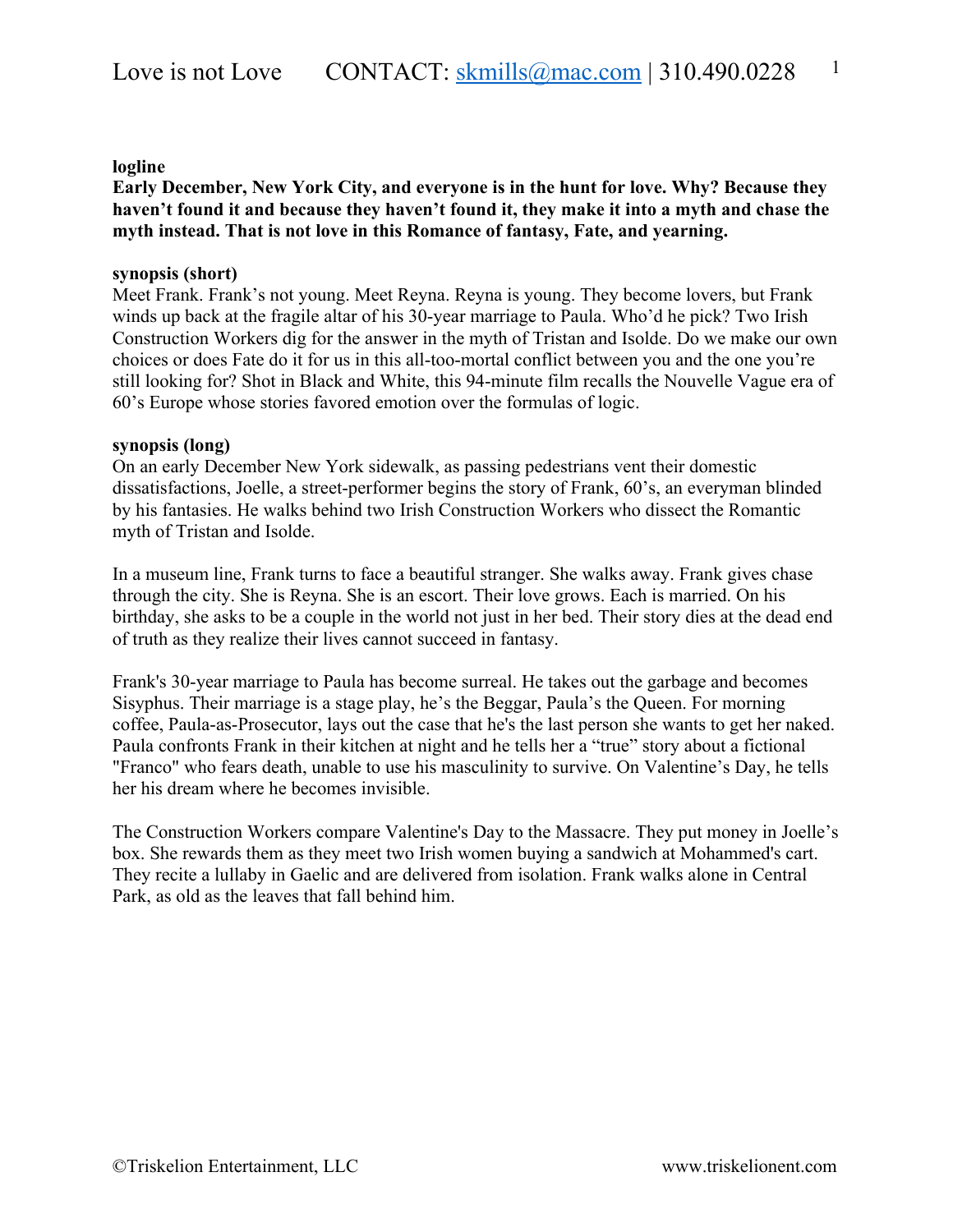# **principal cast**

Alejandra Gollas plays Reyna

Louise Martin plays Paula

Tonya Cornelisse plays Joelle

Stephen Keep Mills plays Frank

Russell Simpson plays Construction Worker 1

Cameron Tagge plays Construction Worker 2

### **director**

Stephen Keep Mills (Writer/Director/Actor/Producer) made his directorial film debut with the 15-minute "A Cigar at the Beach" (2005) which screened world-wide in 166 festivals, winning 47 awards. He followed that up with another short "LIMINAL" in 2008 accumulating 84 festival screenings and 30 awards. "Love is not Love" is Mills' debut feature as director.

Mills left the Yale Drama School in the spring of 1969 to act with the Guthrie Theatre and then appeared over the next seventeen years with many regional companies in both the US and Canada.

On Broadway, he performed in "The Shadow Box", "Story Theatre" and "Metamorphosis". Off-Broadway he starred in the Roundabout Theatre's productions of Clarence and The Cherry Orchard. At The Public his performance in Vaclav Havel's "A Private View" earned him a Drama Desk nomination. His television credits include guest-starring roles in over 25 episodic shows and Movies Of The Week, a regular stint on the series "Flo" and a recurring role on the Sci-Fi series "VR-5."

In the late 1990's, Mills began directing and producing his own written works on stage, gaining critical notice with "SquareOne" in LA as well as an Ovation Nomination for his adaptation of "A Christmas Carol: The Ghost Story of Christmas" directing Tony Award-winner Phyllis Frelich as Scrooge in collaboration with DeafWest Theatre in American Sign Language. In 2003, he produced and acted in the film of his play "Hotel Lobby", and thereafter cast himself full-time as a filmmaker. Mills is a member of Academy Award Winner Bobby Moresco's Actors' Gym and is included in Del Weston's Top 100 Indie Filmmakers In The World Part 1.

Mills currently is developing another feature based on a 1947 play by Italian playwright Ugo Betti.